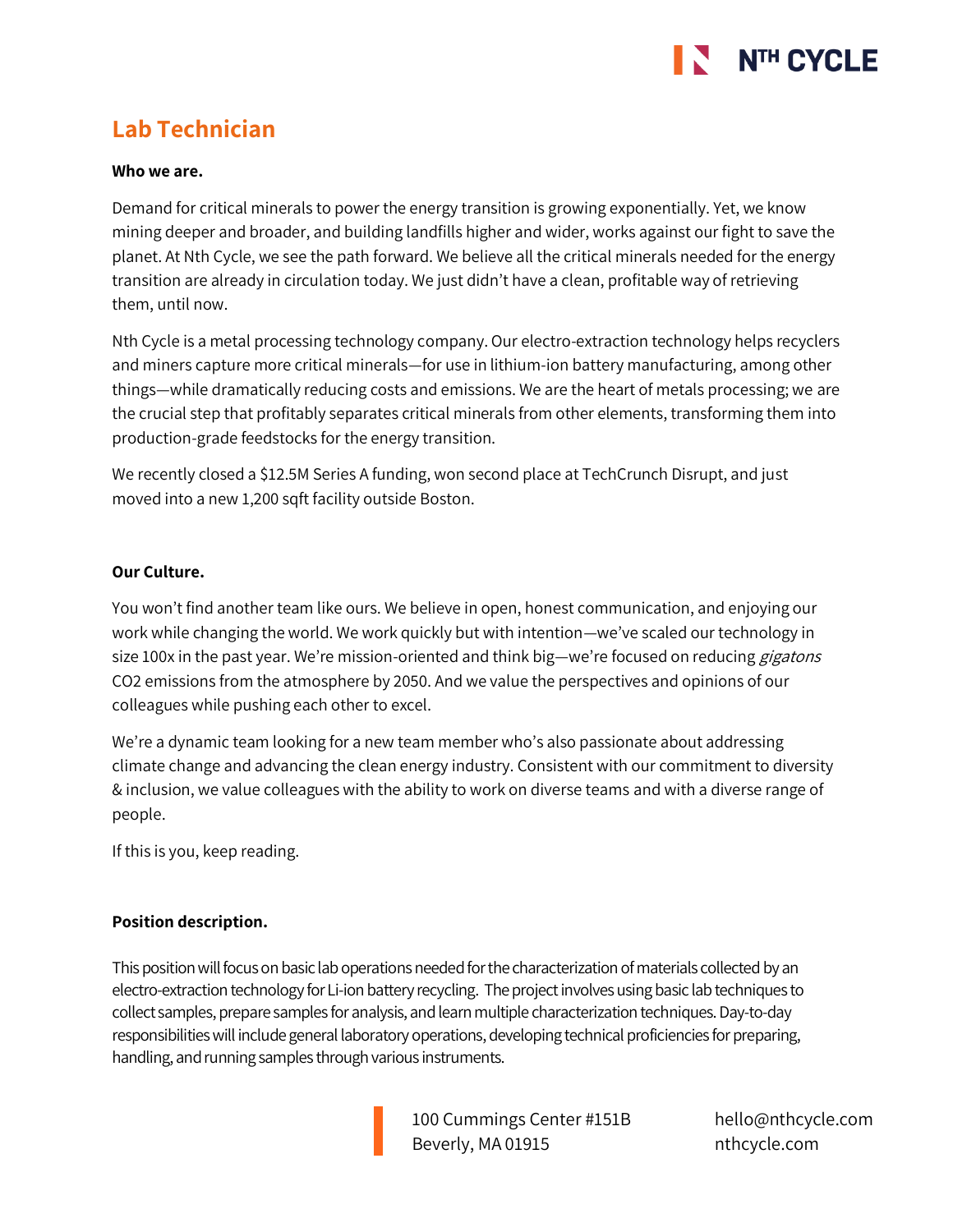# NTH CYCLE

# **Key responsibilities and accountabilities.**

- Collecting, labeling, and organizing liquid samples
- Preparing liquid and solids for analytical analysis
- General laboratory operations
- Clearly communicating methods used and tasks accomplished
- Observing and learning how to practice safe acid/base chemistry
- Safely operating analytical instrumentation
- Organizing and presenting data gathered

# **Qualifications and experience.**

Qualified candidates will possess a strong combination of the following:

- High School diploma or GED
- Excellent written and oral communication skills
- Working knowledge of Microsoft Office (Word, PowerPoint and Excel)
- Ability to set priorities, multi-task and adapt to ever-changing needs with the proven ability to function well in a fast-paced environment required
- Experience working in a PPE environment
- Experience in a chemistry laboratory setting
- Able to work with their hands to build and construct
- Able to lift 20+ pounds to counter height and over shoulders multiple times a day
- Able to stand, move around lab and sit up to 8 hours per day

Nth Cycle does not discriminate in employment on the basis of race, color, religion, sex (including pregnancy and gender identity), national origin, political affiliation, sexual orientation, marital status, disability, genetic information, age, membership in an employee organization, retaliation, parental status, military service, or other non-merit factor.

### **Where we are and what we offer:**

- Greater Boston Area
- Full-time position
- Eligible for Medical, Dental, and Vision benefits where Nth Cycle pays 100% of the premiums
- Paid time off, 13 company holidays, and a Holiday Break at the end of the year
- Bereavement policy, including time off for the loss of a pet
- Fully paid parental leave policy

100 Cummings Center #151B Beverly, MA 01915

hello@nthcycle.com nthcycle.com